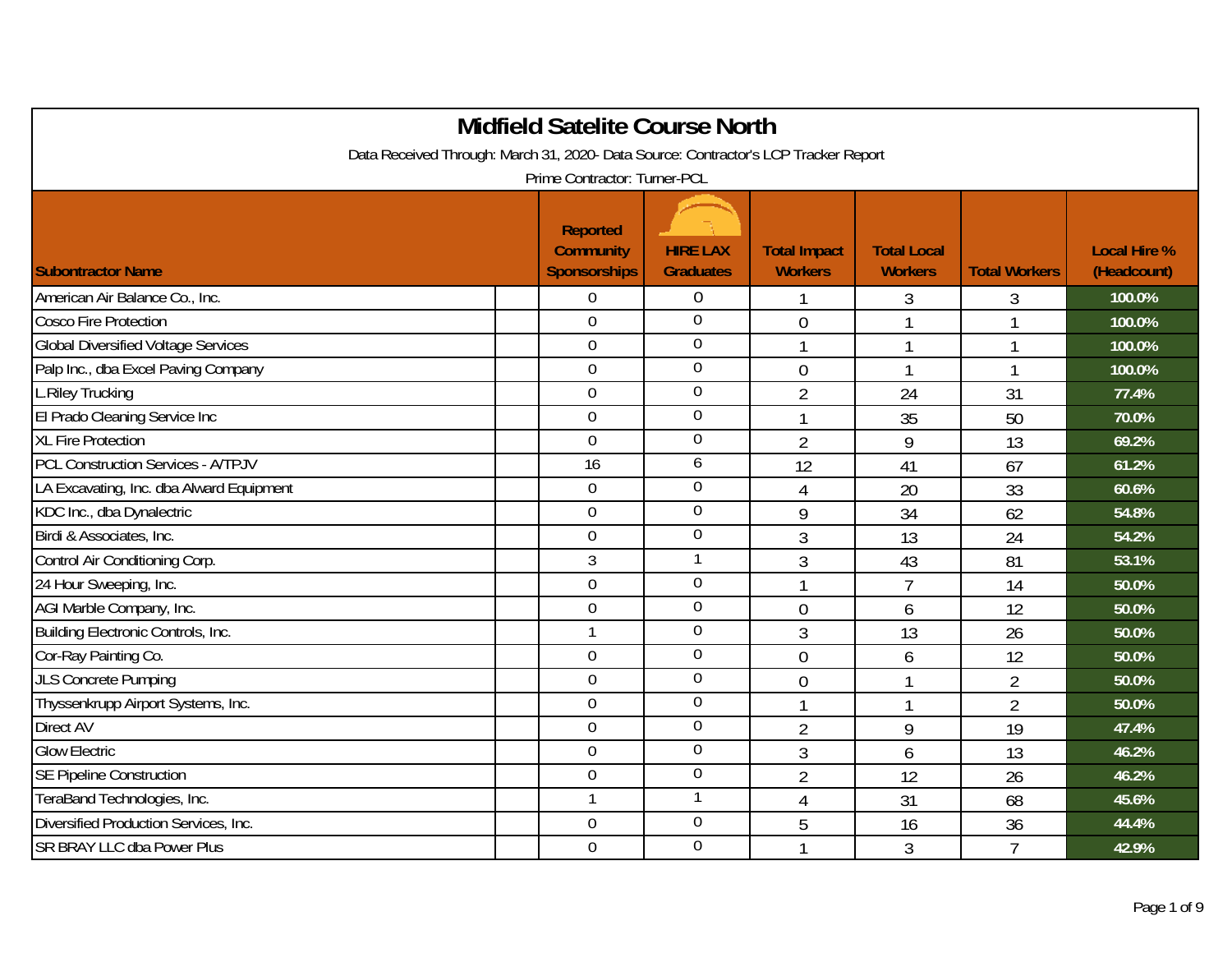|                                                                                     | <b>Midfield Satelite Course North</b>                      |                                     |                                       |                                      |                      |                                    |
|-------------------------------------------------------------------------------------|------------------------------------------------------------|-------------------------------------|---------------------------------------|--------------------------------------|----------------------|------------------------------------|
| Data Received Through: March 31, 2020- Data Source: Contractor's LCP Tracker Report | Prime Contractor: Turner-PCL                               |                                     |                                       |                                      |                      |                                    |
| <b>Subontractor Name</b>                                                            | <b>Reported</b><br><b>Community</b><br><b>Sponsorships</b> | <b>HIRE LAX</b><br><b>Graduates</b> | <b>Total Impact</b><br><b>Workers</b> | <b>Total Local</b><br><b>Workers</b> | <b>Total Workers</b> | <b>Local Hire %</b><br>(Headcount) |
| GEC <sub>2</sub>                                                                    | $\boldsymbol{0}$                                           | $\boldsymbol{0}$                    | 10                                    | 54                                   | 127                  | 42.5%                              |
| <b>Techno Coatings</b>                                                              | $\overline{0}$                                             | $\overline{0}$                      | $\overline{0}$                        | 8                                    | 19                   | 42.1%                              |
| California Earth Transport, Inc.                                                    | $\overline{0}$                                             | $\overline{0}$                      | 14                                    | 72                                   | 172                  | 41.9%                              |
| <b>Comet Electric</b>                                                               | $\overline{0}$                                             | $\overline{0}$                      | 1                                     | 18                                   | 43                   | 41.9%                              |
| Safe Scaffolding                                                                    | $\mathbf 0$                                                | $\mathbf 0$                         | 5                                     | 15                                   | 36                   | 41.7%                              |
| Pan-Pacific Mechanical                                                              | $\overline{0}$                                             | $\overline{0}$                      | $\mathbf 0$                           | 12                                   | 29                   | 41.4%                              |
| Apex Cabling Inc                                                                    | $\overline{0}$                                             | $\boldsymbol{0}$                    | 1                                     | $\overline{2}$                       | 5                    | 40.0%                              |
| Bielski Specialty Services, Inc.                                                    | $\overline{0}$                                             | $\mathbf 0$                         | $\mathbf 0$                           | $\overline{2}$                       | 5                    | 40.0%                              |
| Conti Corporation                                                                   | 0                                                          | $\mathbf 0$                         | $\overline{0}$                        | 6                                    | 15                   | 40.0%                              |
| <b>Elite Terminal Services</b>                                                      | 0                                                          | $\overline{0}$                      | $\mathbf 0$                           | $\overline{2}$                       | 5                    | 40.0%                              |
| Smoke Guard California Inc.                                                         | $\overline{0}$                                             | $\overline{0}$                      | 1                                     | $\overline{2}$                       | 5                    | 40.0%                              |
| R&R Masonry, Inc.                                                                   | $\overline{0}$                                             | $\mathbf 0$                         | $\overline{2}$                        | 13                                   | 33                   | 39.4%                              |
| Murrco Construction, Inc.                                                           | $\overline{2}$                                             | $\overline{0}$                      | $\mathfrak{Z}$                        | 22                                   | 56                   | 39.3%                              |
| San-Mar Construction Co., Inc.                                                      | 3                                                          | $\boldsymbol{0}$                    | $\overline{4}$                        | 36                                   | 92                   | 39.1%                              |
| CSI Electrical Contractors, Inc.                                                    | $\mathbf 0$                                                | $\mathbf 0$                         | $\overline{2}$                        | $\overline{7}$                       | 18                   | 38.9%                              |
| West Coast Firestopping, Inc.                                                       | $\overline{0}$                                             | $\boldsymbol{0}$                    | $\overline{2}$                        | $\overline{7}$                       | 18                   | 38.9%                              |
| Infinity Drywall Contracting, Inc.                                                  | $\mathbf{1}$                                               | $\mathbf{1}$                        | $\overline{0}$                        | 5                                    | 13                   | 38.5%                              |
| Borbon, Inc.                                                                        | $\mathbf 0$                                                | $\mathbf 0$                         | $\mathfrak{Z}$                        | 28                                   | 73                   | 38.4%                              |
| Alert Insulation Co., Inc.                                                          | $\overline{0}$                                             | $\mathbf 0$                         | $\mathbf{1}$                          | 9                                    | 24                   | 37.5%                              |
| <b>Top End Constructors</b>                                                         | $\overline{0}$                                             | $\overline{0}$                      | $\overline{0}$                        | 18                                   | 48                   | 37.5%                              |
| PCL Construction B- Tunnel/Concrete                                                 | $\overline{0}$                                             | $\mathbf 0$                         | 5                                     | 11                                   | 30                   | 36.7%                              |
| RJ&J Construction, Inc.                                                             | 0                                                          | $\overline{0}$                      | $\overline{3}$                        | 11                                   | 30                   | 36.7%                              |
| Blue Iron Foundations & Shoring LLC                                                 | $\overline{0}$                                             | $\boldsymbol{0}$                    | $\overline{2}$                        | $\overline{4}$                       | 11                   | 36.4%                              |
| Environmental Construction Group, Inc.                                              | 0                                                          | $\overline{0}$                      |                                       | 12                                   | 33                   | 36.4%                              |
| <b>Taft Electric Company</b>                                                        | $\mathbf 0$                                                | $\overline{0}$                      | $\overline{7}$                        | 24                                   | 66                   | 36.4%                              |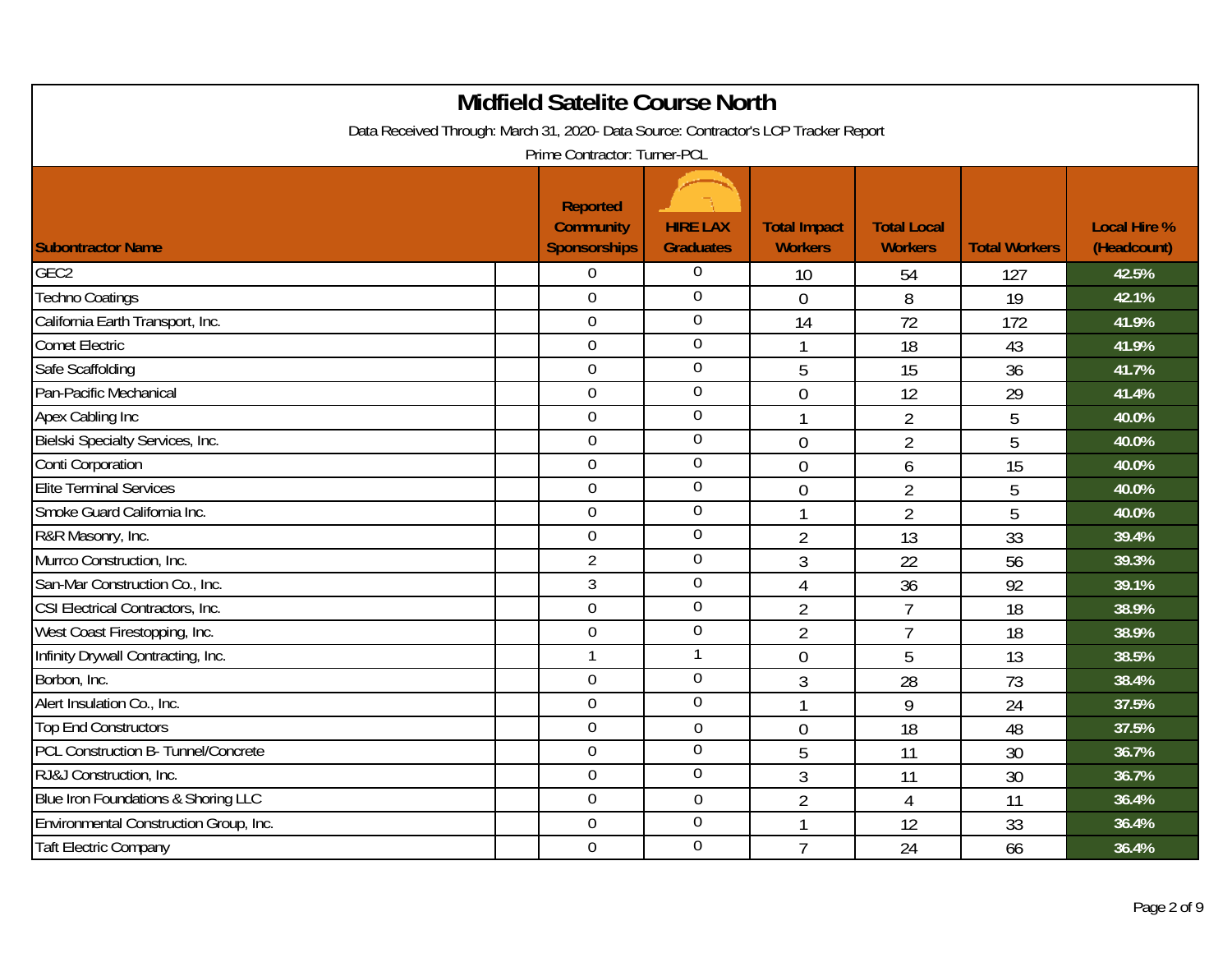|                                                                                     | <b>Midfield Satelite Course North</b> |                  |                     |                    |                      |                     |
|-------------------------------------------------------------------------------------|---------------------------------------|------------------|---------------------|--------------------|----------------------|---------------------|
| Data Received Through: March 31, 2020- Data Source: Contractor's LCP Tracker Report |                                       |                  |                     |                    |                      |                     |
|                                                                                     | Prime Contractor: Turner-PCL          |                  |                     |                    |                      |                     |
|                                                                                     | <b>Reported</b>                       |                  |                     |                    |                      |                     |
|                                                                                     | <b>Community</b>                      | <b>HIRE LAX</b>  | <b>Total Impact</b> | <b>Total Local</b> |                      | <b>Local Hire %</b> |
| <b>Subontractor Name</b>                                                            | <b>Sponsorships</b>                   | <b>Graduates</b> | <b>Workers</b>      | <b>Workers</b>     | <b>Total Workers</b> | (Headcount)         |
| Crown Fence Co.                                                                     | $\overline{0}$                        | $\boldsymbol{0}$ |                     | 17                 | 47                   | 36.2%               |
| Tahlequah Steel                                                                     | $\overline{0}$                        | $\overline{0}$   | 5                   | 18                 | 50                   | 36.0%               |
| ISEC, Inc.                                                                          | $\mathbf{1}$                          | $\mathbf{1}$     | 12                  | 46                 | 128                  | 35.9%               |
| Steve Bubalo Construction Co.                                                       | $\overline{2}$                        | $\overline{0}$   | 6                   | 14                 | 39                   | 35.9%               |
| Martinez Steel Corporation                                                          | $\overline{0}$                        | $\overline{0}$   | 1                   | 29                 | 81                   | 35.8%               |
| Courtney Inc.                                                                       | $\overline{0}$                        | $\mathbf 0$      | $\overline{0}$      | 5                  | 14                   | 35.7%               |
| South Coast Specialty Construction                                                  | $\overline{1}$                        | $\mathbf{1}$     | $\mathbf 0$         | 6                  | 17                   | 35.3%               |
| Vellutini Corp dba Royal Electric Company                                           | $\overline{0}$                        | $\boldsymbol{0}$ | 1                   | 12                 | 34                   | 35.3%               |
| Helix Electric, Inc.                                                                | $\overline{1}$                        | $\mathbf{1}$     | 20                  | 116                | 333                  | 34.8%               |
| NorthStar Contracting Group, Inc.                                                   | $\overline{0}$                        | $\overline{0}$   | $\mathbf 0$         | 12                 | 35                   | 34.3%               |
| Saddleback Waterproofing                                                            | $\overline{0}$                        | $\boldsymbol{0}$ | $\overline{2}$      | 12                 | 35                   | 34.3%               |
| <b>Concrete Coring Company</b>                                                      | $\mathbf 0$                           | $\mathbf 0$      | 2                   | 11                 | 33                   | 33.3%               |
| <b>Granstrom Masonry Inc</b>                                                        | $\overline{0}$                        | $\overline{0}$   | $\overline{0}$      | 8                  | 24                   | 33.3%               |
| McDonough Construction Rentals, Inc.                                                | $\overline{0}$                        | $\overline{0}$   |                     | 8                  | 24                   | 33.3%               |
| Northwest Excavating, Inc.                                                          | $\mathbf 0$                           | $\boldsymbol{0}$ | $\mathbf 0$         | 1                  | 3                    | 33.3%               |
| Upland Contracting, Inc.                                                            | $\overline{0}$                        | $\overline{0}$   | $\overline{0}$      | $\overline{2}$     | 6                    | 33.3%               |
| Valley Waterproofing, Inc.                                                          | $\overline{0}$                        | $\overline{0}$   | $\overline{0}$      | $\mathbf{1}$       | $\overline{3}$       | 33.3%               |
| Muhlhauser Steel, Inc.                                                              | $\mathbf 0$                           | $\boldsymbol{0}$ | 3                   | 23                 | 70                   | 32.9%               |
| Penhall Company                                                                     | $\mathbf 0$                           | $\mathbf 0$      | 3                   | 28                 | 86                   | 32.6%               |
| Alameda Construction Services, Inc.                                                 | $\overline{0}$                        | $\overline{0}$   | 3                   | 13                 | 40                   | 32.5%               |
| Morrow Meadows Corporation                                                          | $\overline{0}$                        | $\mathbf 0$      | 1                   | 13                 | 40                   | 32.5%               |
| <b>Granite Construction Company</b>                                                 | 4                                     | $\mathbf{1}$     | 25                  | 118                | 368                  | 32.1%               |
| Gonsalves & Santucci dba Conco                                                      | $\mathfrak{Z}$                        | $\mathbf{1}$     | 14                  | 115                | 361                  | 31.9%               |
| Sign Age Identity Systems, Inc.                                                     | $\overline{0}$                        | $\overline{0}$   | $\overline{2}$      | $\overline{7}$     | 22                   | 31.8%               |
| Mike Zarp, Inc.                                                                     | $\Omega$                              | $\overline{0}$   | 3                   | 13                 | 41                   | 31.7%               |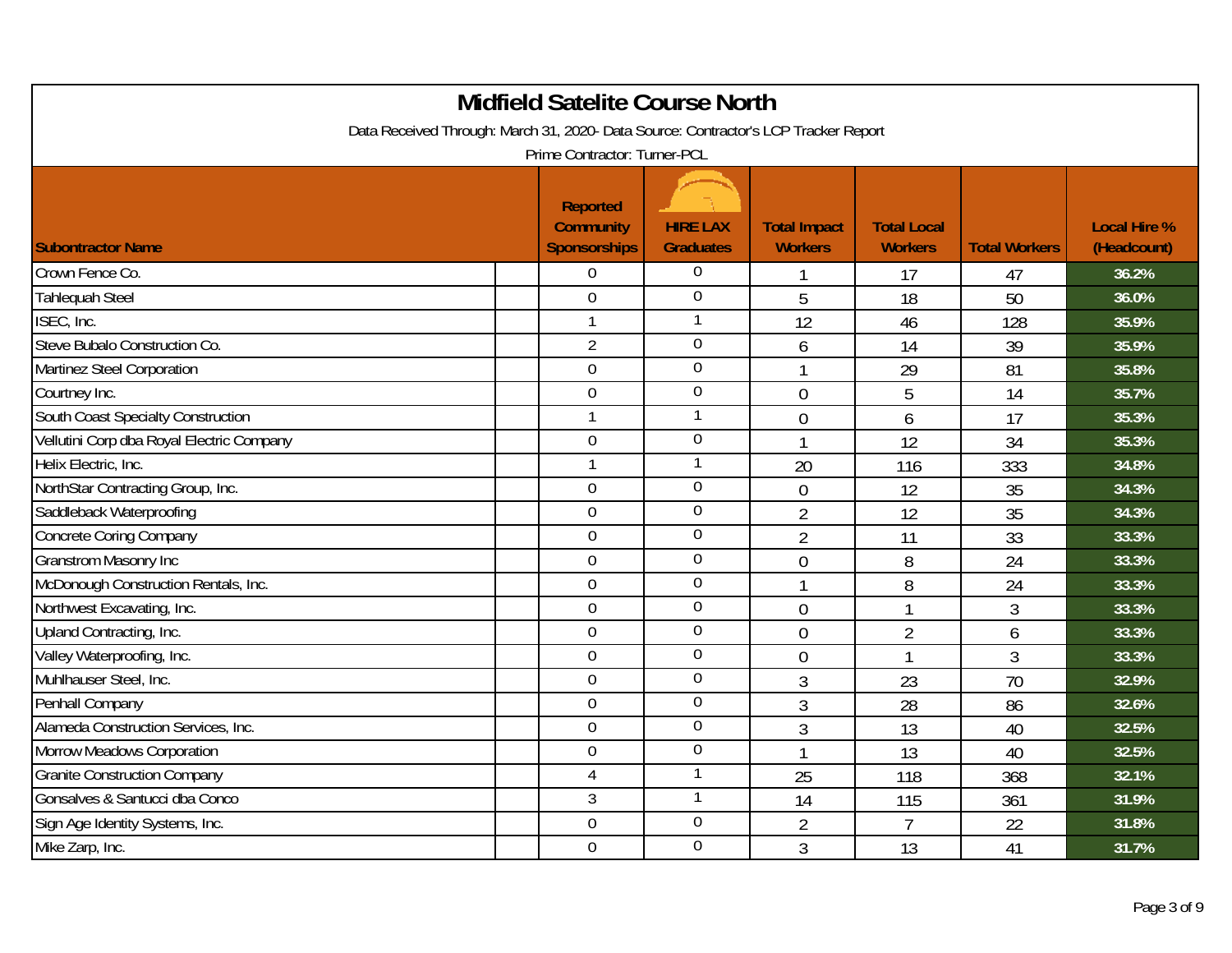|                                                                                     | <b>Midfield Satelite Course North</b>                      |                                     |                                       |                                      |                      |                                    |
|-------------------------------------------------------------------------------------|------------------------------------------------------------|-------------------------------------|---------------------------------------|--------------------------------------|----------------------|------------------------------------|
| Data Received Through: March 31, 2020- Data Source: Contractor's LCP Tracker Report | Prime Contractor: Turner-PCL                               |                                     |                                       |                                      |                      |                                    |
| <b>Subontractor Name</b>                                                            | <b>Reported</b><br><b>Community</b><br><b>Sponsorships</b> | <b>HIRE LAX</b><br><b>Graduates</b> | <b>Total Impact</b><br><b>Workers</b> | <b>Total Local</b><br><b>Workers</b> | <b>Total Workers</b> | <b>Local Hire %</b><br>(Headcount) |
| Anning-Johnson Company                                                              |                                                            | $\boldsymbol{0}$                    | 4                                     | 16                                   | 51                   | 31.4%                              |
| Cowelco                                                                             | $\mathbf{1}$                                               | $\overline{0}$                      | $\overline{2}$                        | 9                                    | 29                   | 31.0%                              |
| Premier Tile & Marble                                                               | $\overline{0}$                                             | $\mathbf 0$                         | 1                                     | 12                                   | 39                   | 30.8%                              |
| Silverado Tile and Stone, Inc.                                                      | $\overline{0}$                                             | $\overline{0}$                      | $\overline{0}$                        | 4                                    | 13                   | 30.8%                              |
| Southwest Steel of California, Inc.                                                 | $\mathbf 0$                                                | $\mathbf 0$                         | $\overline{2}$                        | 28                                   | 91                   | 30.8%                              |
| Best Contracting Services, Inc.                                                     | $\overline{0}$                                             | $\boldsymbol{0}$                    | 9                                     | 76                                   | 249                  | 30.5%                              |
| Malcolm Drilling Co., Inc.                                                          | $\mathbf 0$                                                | $\boldsymbol{0}$                    | 4                                     | 20                                   | 66                   | 30.3%                              |
| Wolverine Fire Protection Co                                                        | 4                                                          | 4                                   | $\overline{7}$                        | 18                                   | 60                   | 30.0%                              |
| Gerdau Reinforcing Steel                                                            | 4                                                          | $\mathbf 0$                         | 9                                     | 47                                   | 158                  | 29.7%                              |
| McGuire Contracting, Inc.                                                           | $\overline{2}$                                             | 1                                   | $\overline{1}$                        | 65                                   | 221                  | 29.4%                              |
| Zolnay Insulation, Inc.                                                             | $\overline{0}$                                             | $\overline{0}$                      | $\mathbf 0$                           | 9                                    | 31                   | 29.0%                              |
| Machado & Sons Construction, Inc.                                                   | $\overline{0}$                                             | $\mathbf 0$                         | 1                                     | $\overline{2}$                       | $\overline{7}$       | 28.6%                              |
| <b>NOR-CAL Pipeline Services</b>                                                    | $\overline{0}$                                             | $\overline{0}$                      | $\overline{2}$                        | 20                                   | 71                   | 28.2%                              |
| <b>Shoring Engineers</b>                                                            | $\boldsymbol{0}$                                           | $\boldsymbol{0}$                    | $\overline{4}$                        | 39                                   | 140                  | 27.9%                              |
| Merli Concrete Pumping                                                              | $\mathbf 0$                                                | $\mathbf 0$                         | $\overline{0}$                        | 5                                    | 18                   | 27.8%                              |
| Performance Contracting, Inc.                                                       | $\overline{0}$                                             | $\boldsymbol{0}$                    | 27                                    | 113                                  | 407                  | 27.8%                              |
| Bagatelos Glass Systems, Inc.                                                       | 3                                                          | 1                                   | 1                                     | 13                                   | 47                   | 27.7%                              |
| Blois Construction, Inc.                                                            | $\overline{2}$                                             | $\mathbf{1}$                        | 5                                     | 16                                   | 58                   | 27.6%                              |
| Karcher Interiors Systems, Inc.                                                     | $\overline{2}$                                             | $\overline{2}$                      | 1                                     | 6                                    | 22                   | 27.3%                              |
| Bryton Engineering & Grading, Inc. dba Premiere                                     | $\overline{0}$                                             | $\overline{0}$                      | 1                                     | 10                                   | 37                   | 27.0%                              |
| Griffith Company                                                                    | $\overline{2}$                                             | $\mathbf 0$                         | 19                                    | 81                                   | 304                  | 26.6%                              |
| <b>Brady Company</b>                                                                | $\boldsymbol{0}$                                           | $\overline{0}$                      | $\overline{2}$                        | 10                                   | 38                   | 26.3%                              |
| Coast Insulation Contractor, Inc. dba Coast Building Products                       | $\overline{0}$                                             | $\boldsymbol{0}$                    | $\overline{0}$                        | 6                                    | 23                   | 26.1%                              |
| <b>LNA Concrete Structures, Inc.</b>                                                | $\overline{0}$                                             | $\overline{0}$                      | 3                                     | 8                                    | 31                   | 25.8%                              |
| Otis Elevator Company                                                               | $\mathbf 0$                                                | $\overline{0}$                      | $\overline{4}$                        | 32                                   | 127                  | 25.2%                              |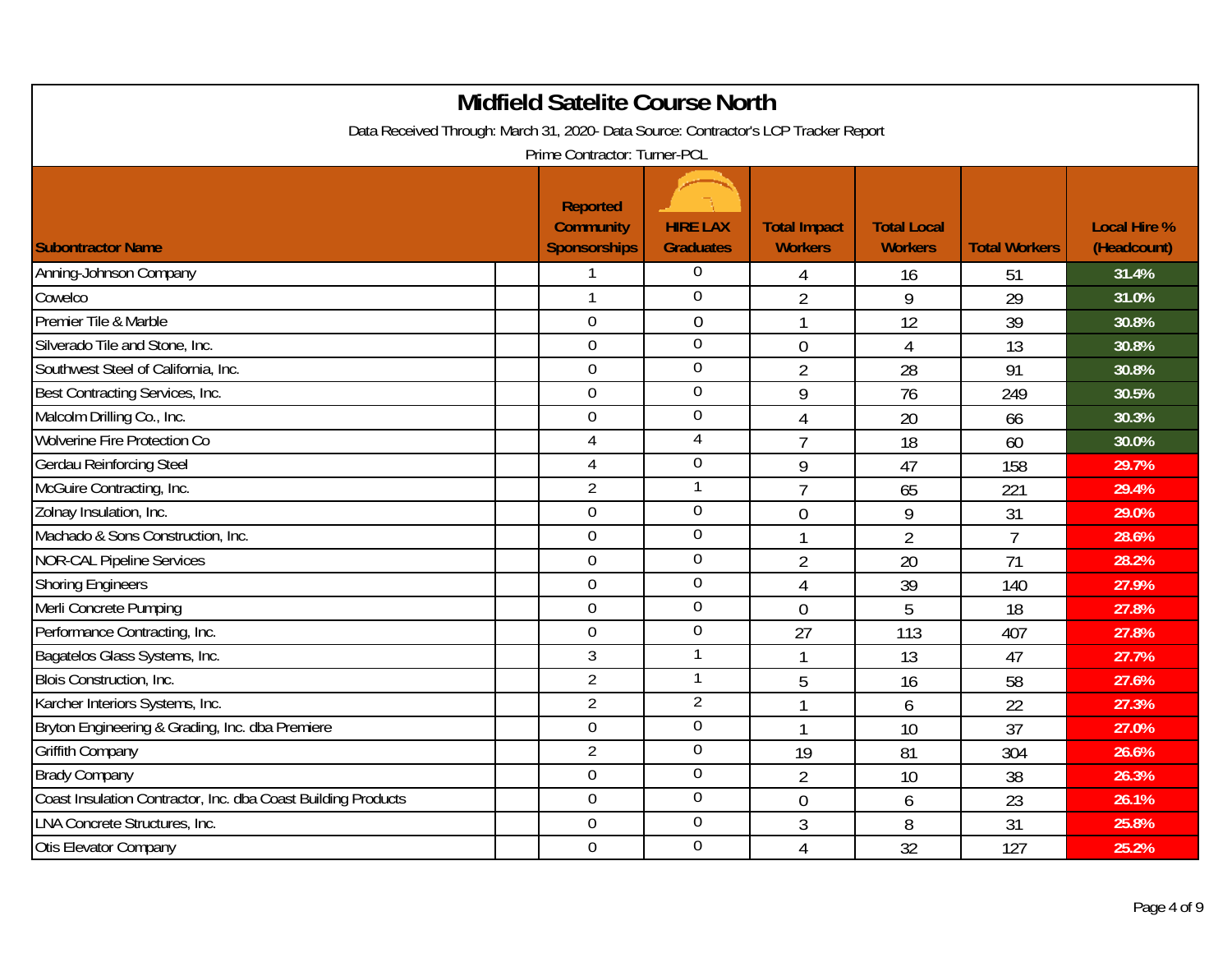| <b>Midfield Satelite Course North</b>                                                                               |            |                                                            |                                     |                                       |                                      |                      |                                    |  |  |
|---------------------------------------------------------------------------------------------------------------------|------------|------------------------------------------------------------|-------------------------------------|---------------------------------------|--------------------------------------|----------------------|------------------------------------|--|--|
| Data Received Through: March 31, 2020- Data Source: Contractor's LCP Tracker Report<br>Prime Contractor: Turner-PCL |            |                                                            |                                     |                                       |                                      |                      |                                    |  |  |
| <b>Subontractor Name</b>                                                                                            |            | <b>Reported</b><br><b>Community</b><br><b>Sponsorships</b> | <b>HIRE LAX</b><br><b>Graduates</b> | <b>Total Impact</b><br><b>Workers</b> | <b>Total Local</b><br><b>Workers</b> | <b>Total Workers</b> | <b>Local Hire %</b><br>(Headcount) |  |  |
| A Power Sweeping, Inc.                                                                                              |            | $\overline{0}$                                             | $\boldsymbol{0}$                    | $\theta$                              | 1                                    | 4                    | 25.0%                              |  |  |
| <b>Farwest Insulation Contracting</b>                                                                               |            | $\overline{0}$                                             | $\overline{0}$                      | $\overline{2}$                        | 3                                    | 12                   | 25.0%                              |  |  |
| Karcher Insulation, Inc.                                                                                            |            | $\mathbf 0$                                                | $\overline{0}$                      | $\mathbf{1}$                          | $\overline{2}$                       | 8                    | 25.0%                              |  |  |
| Kellar Sweeping, Inc.                                                                                               |            | $\mathbf 0$                                                | $\overline{0}$                      | $\overline{0}$                        | $\mathbf{1}$                         | $\overline{4}$       | 25.0%                              |  |  |
| <b>PG Cutting Services</b>                                                                                          |            | $\mathbf{1}$                                               | $\boldsymbol{0}$                    | $\overline{0}$                        | $\overline{2}$                       | 8                    | 25.0%                              |  |  |
| Sterndahl Enterprises, Inc.                                                                                         |            | $\overline{0}$                                             | $\mathbf 0$                         | $\overline{2}$                        | 10                                   | 40                   | 25.0%                              |  |  |
| Throop Lightweight Fill, Inc.                                                                                       |            | $\overline{0}$                                             | $\boldsymbol{0}$                    | $\mathbf 0$                           | $\mathbf{1}$                         | $\overline{4}$       | 25.0%                              |  |  |
| W.A. Rasic Construction Company, Inc.                                                                               |            | $\overline{0}$                                             | $\mathbf 0$                         | $\overline{0}$                        | $\overline{2}$                       | 8                    | 25.0%                              |  |  |
| Zefiro Corporation                                                                                                  |            | $\overline{0}$                                             | $\mathbf 0$                         | $\overline{0}$                        | $\overline{2}$                       | 8                    | 25.0%                              |  |  |
| Limbach Company LC                                                                                                  |            | $\overline{0}$                                             | $\mathbf 0$                         | 6                                     | 44                                   | 177                  | 24.9%                              |  |  |
| Traffic Management, Inc.                                                                                            |            | $\overline{0}$                                             | $\mathbf 0$                         | $\overline{0}$                        | 5                                    | 21                   | 23.8%                              |  |  |
| Commercial Scaffolding of CA, Inc.                                                                                  |            | $\overline{0}$                                             | $\boldsymbol{0}$                    | $\overline{0}$                        | $\overline{7}$                       | 30                   | 23.3%                              |  |  |
| Allied Steel Co., Inc.                                                                                              |            | 1                                                          | $\mathbf{1}$                        | 4                                     | 20                                   | 87                   | 23.0%                              |  |  |
| Signature Flooring, Inc.                                                                                            |            | $\mathbf 0$                                                | $\boldsymbol{0}$                    | 1                                     | 11                                   | 48                   | 22.9%                              |  |  |
| Corradini Corp                                                                                                      |            | $\overline{0}$                                             | $\boldsymbol{0}$                    | 1                                     | 5                                    | 22                   | 22.7%                              |  |  |
| <b>Applied Engineering Concepts</b>                                                                                 |            | $\mathbf 0$                                                | $\mathbf 0$                         | $\overline{0}$                        | $\overline{2}$                       | 9                    | 22.2%                              |  |  |
| <b>Schuff Steel</b>                                                                                                 |            | 4                                                          | $\mathbf{1}$                        | 9                                     | 45                                   | 203                  | 22.2%                              |  |  |
| <b>Clevland Marble LP</b>                                                                                           |            | $\boldsymbol{0}$                                           | $\mathbf 0$                         | $\mathbf 0$                           | $\overline{7}$                       | 32                   | 21.9%                              |  |  |
| Conco Pumping, Inc.                                                                                                 |            | 1                                                          | $\mathbf 0$                         | 1                                     | $\overline{7}$                       | 32                   | 21.9%                              |  |  |
| Air Conditioning Control Systems, Inc.                                                                              |            | $\overline{0}$                                             | $\overline{0}$                      | $\overline{0}$                        | 1                                    | 5                    | 20.0%                              |  |  |
| Bill Carr Surveys, Inc.                                                                                             |            | $\overline{0}$                                             | $\mathbf 0$                         | $\mathbf{0}$                          | $\mathbf{1}$                         | 5                    | 20.0%                              |  |  |
| GeoDesign, Inc.                                                                                                     |            | $\overline{0}$                                             | $\boldsymbol{0}$                    | $\overline{2}$                        | 3                                    | 15                   | 20.0%                              |  |  |
| Nold's Equipment                                                                                                    |            | $\boldsymbol{0}$                                           | $\boldsymbol{0}$                    | $\mathbf{1}$                          | $\mathbf{1}$                         | 5                    | 20.0%                              |  |  |
| Pacific Waterproofing & Restoration                                                                                 |            | $\overline{0}$                                             | $\mathbf 0$                         | $\mathbf 0$                           | $\overline{2}$                       | 10                   | 20.0%                              |  |  |
| Siemens Industry Inc                                                                                                | <b>NEW</b> | $\mathbf 0$                                                | $\overline{0}$                      | $\overline{0}$                        | $\mathbf{1}$                         | 5                    | 20.0%                              |  |  |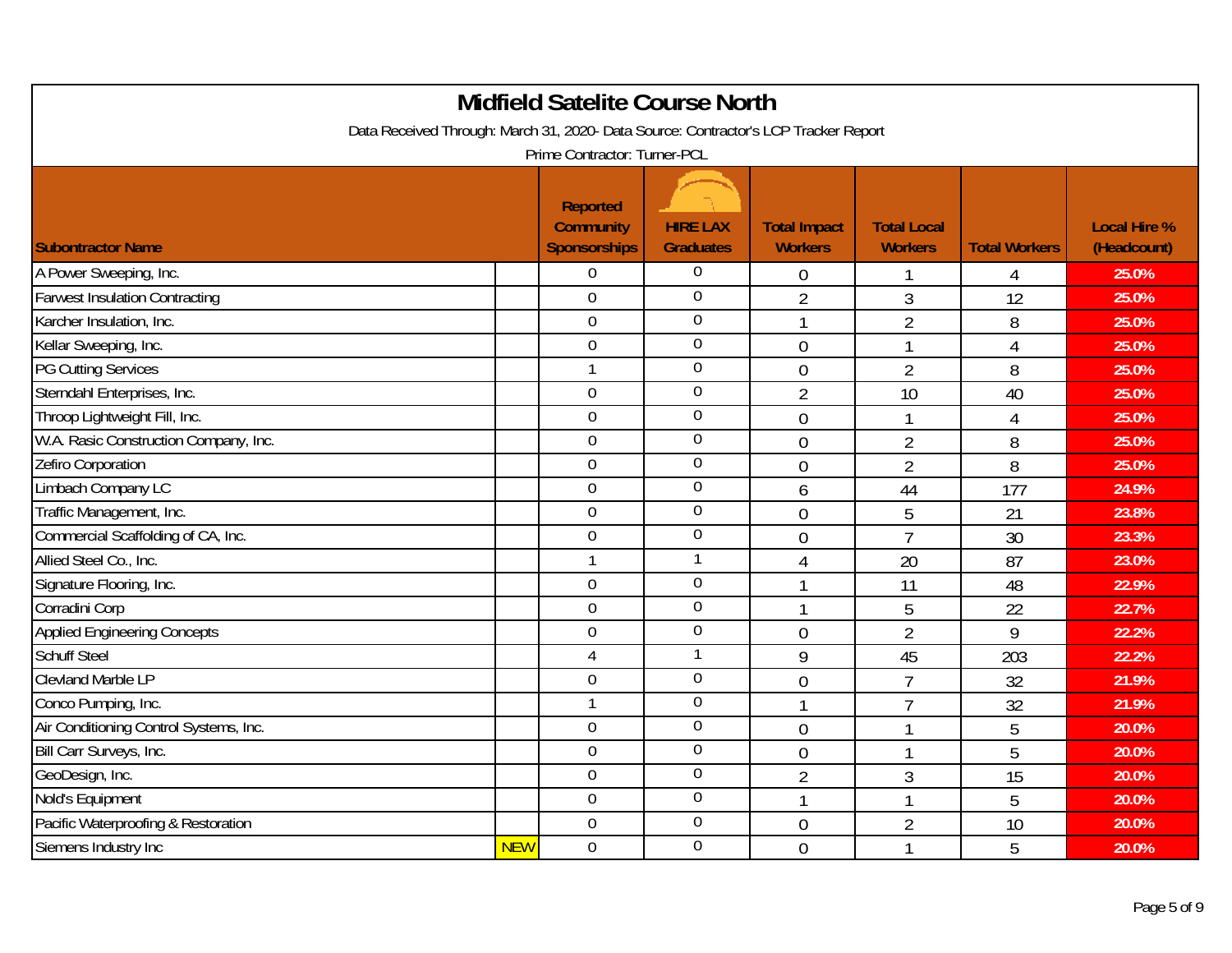| <b>Midfield Satelite Course North</b>                                               |                                                            |                                     |                                       |                                      |                      |                                    |  |  |  |
|-------------------------------------------------------------------------------------|------------------------------------------------------------|-------------------------------------|---------------------------------------|--------------------------------------|----------------------|------------------------------------|--|--|--|
| Data Received Through: March 31, 2020- Data Source: Contractor's LCP Tracker Report |                                                            |                                     |                                       |                                      |                      |                                    |  |  |  |
| Prime Contractor: Turner-PCL                                                        |                                                            |                                     |                                       |                                      |                      |                                    |  |  |  |
| <b>Subontractor Name</b>                                                            | <b>Reported</b><br><b>Community</b><br><b>Sponsorships</b> | <b>HIRE LAX</b><br><b>Graduates</b> | <b>Total Impact</b><br><b>Workers</b> | <b>Total Local</b><br><b>Workers</b> | <b>Total Workers</b> | <b>Local Hire %</b><br>(Headcount) |  |  |  |
| TechCorr USA Management, LLC                                                        | $\overline{0}$                                             | $\boldsymbol{0}$                    | $\mathbf 0$                           | 1                                    | 5                    | 20.0%                              |  |  |  |
| Rosendin Electric Inc                                                               | $\overline{0}$                                             | $\overline{0}$                      | 1                                     | 3                                    | 16                   | 18.8%                              |  |  |  |
| Crown Corr, Inc.                                                                    | $\overline{0}$                                             | $\overline{0}$                      | $\overline{2}$                        | 8                                    | 43                   | 18.6%                              |  |  |  |
| Orange County Plastering Company                                                    |                                                            | 1                                   | 5                                     | 12                                   | 67                   | 17.9%                              |  |  |  |
| Bigge Crane and Rigging Co.                                                         | $\overline{0}$                                             | $\mathbf 0$                         | $\overline{2}$                        | 3                                    | 17                   | 17.6%                              |  |  |  |
| Vertical Access, Inc.                                                               | $\overline{0}$                                             | $\overline{0}$                      | 1                                     | 10                                   | 57                   | 17.5%                              |  |  |  |
| KM3N-B dba Terra-Petra                                                              | $\mathbf 0$                                                | $\boldsymbol{0}$                    | $\overline{0}$                        | 1                                    | 6                    | 16.7%                              |  |  |  |
| <b>Austin Enterprise</b>                                                            | $\mathbf 0$                                                | $\overline{0}$                      | $\overline{0}$                        | 9                                    | 55                   | 16.4%                              |  |  |  |
| Sequoia Consultants Inc                                                             | $\overline{0}$                                             | $\boldsymbol{0}$                    | $\overline{0}$                        | $\overline{4}$                       | 27                   | 14.8%                              |  |  |  |
| RMA Group, Inc.                                                                     | $\overline{0}$                                             | $\mathbf 0$                         | $\mathbf 1$                           | 5                                    | 35                   | 14.3%                              |  |  |  |
| Rouch Rebar, Inc.                                                                   | $\mathbf 0$                                                | $\mathbf 0$                         | $\overline{0}$                        | 1                                    | $\overline{7}$       | 14.3%                              |  |  |  |
| RR Leonard Company                                                                  | $\overline{0}$                                             | $\mathbf 0$                         | $\overline{0}$                        | 1                                    | $\overline{7}$       | 14.3%                              |  |  |  |
| Murray Company                                                                      | $\overline{0}$                                             | $\overline{0}$                      | 1                                     | 12                                   | 92                   | 13.0%                              |  |  |  |
| Ampco North, Inc.                                                                   | $\overline{0}$                                             | $\mathbf 0$                         | $\mathbf 0$                           |                                      | 8                    | 12.5%                              |  |  |  |
| RJ Lalonde, Inc.                                                                    | $\mathbf 0$                                                | $\overline{0}$                      | $\overline{2}$                        | $\overline{2}$                       | 16                   | 12.5%                              |  |  |  |
| Martin Integrated                                                                   | $\boldsymbol{0}$                                           | $\overline{0}$                      | $\overline{0}$                        | 6                                    | 50                   | 12.0%                              |  |  |  |
| Pfeiler & Associates Engineers, Inc.                                                | $\overline{0}$                                             | $\overline{0}$                      | $\overline{0}$                        | $\overline{2}$                       | 17                   | 11.8%                              |  |  |  |
| United Riggers & Erectors, Inc.                                                     | $\mathbf 0$                                                | $\mathbf 0$                         | $\overline{0}$                        | 3                                    | 26                   | 11.5%                              |  |  |  |
| Integrity Rebar Placers                                                             | $\overline{0}$                                             | $\overline{0}$                      | $\mathbf 0$                           | $\overline{2}$                       | 18                   | 11.1%                              |  |  |  |
| Martin Bros./Marcowall, Inc.                                                        | $\overline{0}$                                             | $\boldsymbol{0}$                    | 1                                     | $\overline{2}$                       | 18                   | 11.1%                              |  |  |  |
| J.R. Construction                                                                   | $\overline{0}$                                             | $\mathbf 0$                         | $\mathbf 0$                           | 1                                    | 11                   | 9.1%                               |  |  |  |
| <b>Bragg Crane Service</b>                                                          | $\overline{0}$                                             | $\overline{0}$                      | $\overline{2}$                        | 9                                    | 101                  | 8.9%                               |  |  |  |
| Doty Bros. Construction Co.                                                         | $\overline{0}$                                             | $\mathbf 0$                         | 1                                     | 1                                    | 12                   | 8.3%                               |  |  |  |
| <b>Badger Daylighting</b>                                                           | $\overline{0}$                                             | $\mathbf 0$                         | $\overline{0}$                        | $\overline{2}$                       | 25                   | 8.0%                               |  |  |  |
| Savala Equipment Company, Inc.                                                      | $\mathbf 0$                                                | $\overline{0}$                      | $\overline{0}$                        | $\overline{2}$                       | 26                   | 7.7%                               |  |  |  |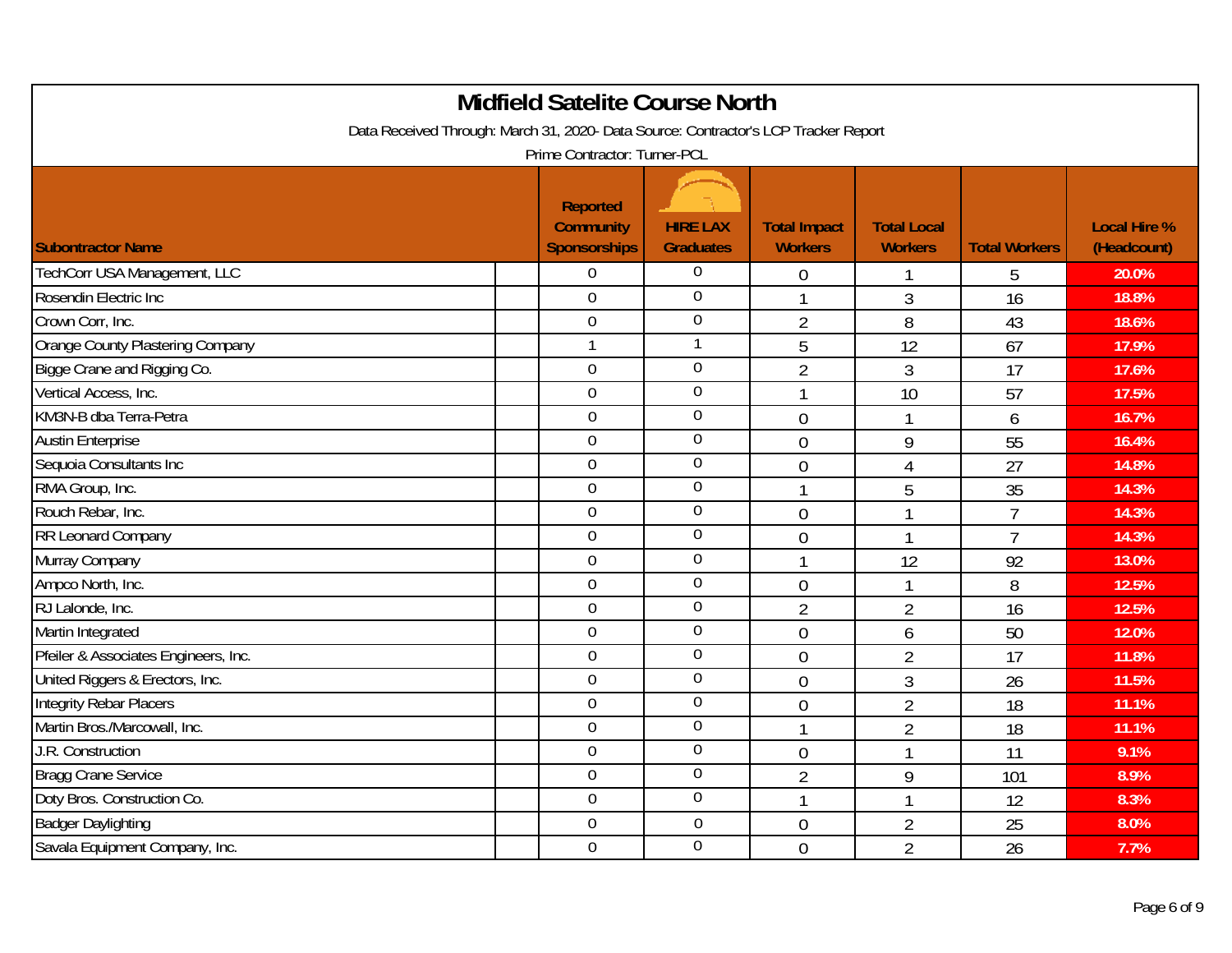| Data Received Through: March 31, 2020- Data Source: Contractor's LCP Tracker Report |                                                            | <b>Midfield Satelite Course North</b> |                                       |                                      |                      |                                    |
|-------------------------------------------------------------------------------------|------------------------------------------------------------|---------------------------------------|---------------------------------------|--------------------------------------|----------------------|------------------------------------|
|                                                                                     | Prime Contractor: Turner-PCL                               |                                       |                                       |                                      |                      |                                    |
| <b>Subontractor Name</b>                                                            | <b>Reported</b><br><b>Community</b><br><b>Sponsorships</b> | <b>HIRE LAX</b><br><b>Graduates</b>   | <b>Total Impact</b><br><b>Workers</b> | <b>Total Local</b><br><b>Workers</b> | <b>Total Workers</b> | <b>Local Hire %</b><br>(Headcount) |
| Reliable Construction Services, LLC                                                 | 0                                                          | 0                                     | $\boldsymbol{0}$                      | 1                                    | 15                   | 6.7%                               |
| Addison Equipment Rental                                                            | $\overline{0}$                                             | $\boldsymbol{0}$                      | $\overline{0}$                        | $\overline{0}$                       | $\overline{2}$       | 0.0%                               |
| Antigo Construction, Inc.                                                           | $\overline{0}$                                             | $\overline{0}$                        | $\overline{0}$                        | 0                                    | $\overline{2}$       | 0.0%                               |
| ARS Construction Services, Inc. dba Concrete Cutting IntL.                          | $\overline{0}$                                             | $\boldsymbol{0}$                      | $\mathbf 0$                           | $\mathbf 0$                          | $\overline{2}$       | 0.0%                               |
| Ayala Boring, Inc.                                                                  | $\overline{0}$                                             | $\boldsymbol{0}$                      | $\overline{0}$                        | $\overline{0}$                       | 11                   | 0.0%                               |
| B & I Equipment Rental                                                              | $\overline{0}$                                             | $\mathbf 0$                           | $\overline{0}$                        | 0                                    |                      | 0.0%                               |
| <b>BHC Crane, LLC</b>                                                               | $\overline{0}$                                             | $\mathbf 0$                           | $\mathbf 0$                           | $\mathbf 0$                          | 18                   | 0.0%                               |
| Cascade Drilling, LP                                                                | $\mathbf 0$                                                | $\boldsymbol{0}$                      | $\overline{0}$                        | $\overline{0}$                       | 5                    | 0.0%                               |
| <b>CATTRAC Construction</b>                                                         | $\overline{0}$                                             | $\boldsymbol{0}$                      | $\overline{0}$                        | $\overline{0}$                       | 1                    | 0.0%                               |
| Cell Crete Corporation Inc                                                          | $\overline{0}$                                             | $\mathbf 0$                           | $\overline{0}$                        | 0                                    | 8                    | 0.0%                               |
| Century Sweeping, Inc.                                                              | $\overline{0}$                                             | $\mathbf 0$                           | $\overline{0}$                        | $\mathbf 0$                          | 3                    | 0.0%                               |
| Cindy Trump Inc., dba Lindy's Cold Planing                                          | $\overline{0}$                                             | $\mathbf 0$                           | $\overline{0}$                        | $\overline{0}$                       | $\overline{2}$       | 0.0%                               |
| Connor Concrete Cutting and Coring                                                  | $\overline{0}$                                             | $\boldsymbol{0}$                      | $\overline{0}$                        | 0                                    | 12                   | 0.0%                               |
| Crane Rental Service, Inc.                                                          | $\overline{0}$                                             | $\mathbf 0$                           | $\mathbf 0$                           | $\mathbf 0$                          | 43                   | 0.0%                               |
| D7 Consulting Inc.                                                                  | $\mathbf 0$                                                | $\boldsymbol{0}$                      | $\mathbf 0$                           | $\mathbf 0$                          | 6                    | 0.0%                               |
| Dean's Certified Welding, Inc.                                                      | $\overline{0}$                                             | $\mathbf 0$                           | $\overline{0}$                        | 0                                    | 19                   | 0.0%                               |
| <b>DSM Construction Inc.</b>                                                        | $\overline{0}$                                             | $\overline{0}$                        | $\overline{0}$                        | 0                                    | $\overline{2}$       | 0.0%                               |
| <b>ECCO Equipment Corporation</b>                                                   | $\mathbf 0$                                                | $\mathbf 0$                           | $\overline{0}$                        | $\overline{0}$                       | 1                    | 0.0%                               |
| <b>Electro Construction Corp</b>                                                    | $\overline{0}$                                             | $\boldsymbol{0}$                      | $\overline{0}$                        | $\overline{0}$                       | 5                    | 0.0%                               |
| <b>Exsell Sales Associates Inc.</b>                                                 | $\mathbf 0$                                                | $\boldsymbol{0}$                      | $\overline{0}$                        | $\overline{0}$                       | $\overline{4}$       | 0.0%                               |
| FasTrack Rentals, Inc.                                                              | $\overline{0}$                                             | $\boldsymbol{0}$                      | $\overline{0}$                        | 0                                    | $\overline{2}$       | 0.0%                               |
| Fine Grade Equipment, Inc.                                                          | $\mathbf 0$                                                | $\boldsymbol{0}$                      | $\overline{0}$                        | $\overline{0}$                       | 11                   | 0.0%                               |
| G and S Mechanical USA, Inc.                                                        | $\overline{0}$                                             | $\mathbf 0$                           | $\mathbf 0$                           | $\mathbf 0$                          | 5                    | 0.0%                               |
| G&F Concrete Cutting, Inc.                                                          | $\overline{0}$                                             | $\overline{0}$                        | $\overline{0}$                        | 0                                    | 1                    | 0.0%                               |
| Golden State Boring & Pipe Jacking, Inc.                                            | $\Omega$                                                   | $\overline{0}$                        | $\overline{0}$                        | 0                                    | $\overline{4}$       | 0.0%                               |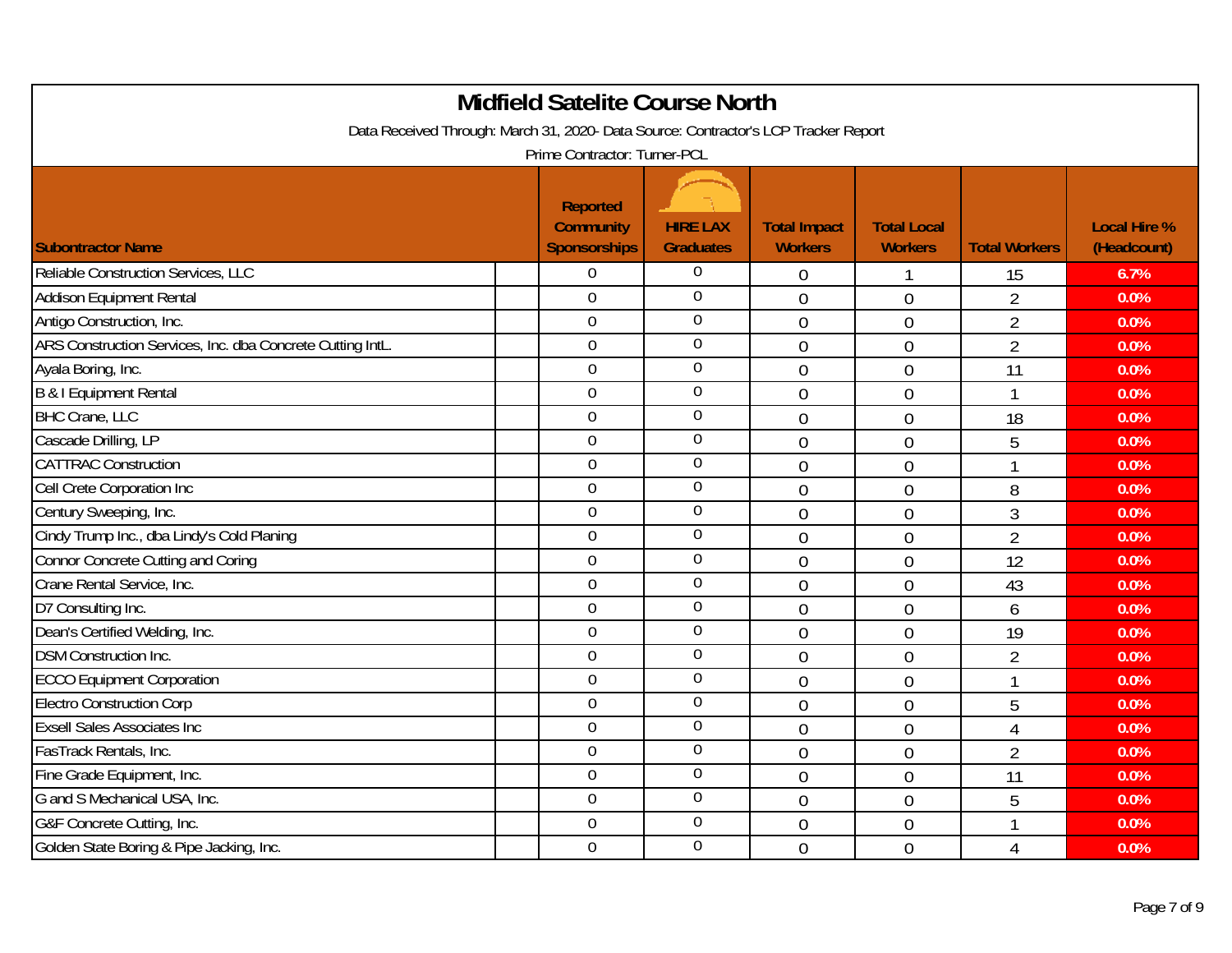| <b>Midfield Satelite Course North</b><br>Data Received Through: March 31, 2020- Data Source: Contractor's LCP Tracker Report |            |                                                            |                                     |                                       |                                      |                      |                                    |  |
|------------------------------------------------------------------------------------------------------------------------------|------------|------------------------------------------------------------|-------------------------------------|---------------------------------------|--------------------------------------|----------------------|------------------------------------|--|
|                                                                                                                              |            | Prime Contractor: Turner-PCL                               |                                     |                                       |                                      |                      |                                    |  |
| <b>Subontractor Name</b>                                                                                                     |            | <b>Reported</b><br><b>Community</b><br><b>Sponsorships</b> | <b>HIRE LAX</b><br><b>Graduates</b> | <b>Total Impact</b><br><b>Workers</b> | <b>Total Local</b><br><b>Workers</b> | <b>Total Workers</b> | <b>Local Hire %</b><br>(Headcount) |  |
| <b>Griffin Contract Dewatering, LLC</b>                                                                                      |            | $\overline{0}$                                             | 0                                   | $\mathbf 0$                           | 0                                    | 5                    | 0.0%                               |  |
| <b>HMT Electric Inc</b>                                                                                                      |            | $\overline{0}$                                             | $\overline{0}$                      | $\overline{0}$                        | $\mathbf 0$                          | $\overline{2}$       | 0.0%                               |  |
| <b>Hydraulic Crane LLC</b>                                                                                                   |            | $\overline{0}$                                             | $\overline{0}$                      | $\overline{0}$                        | $\mathbf 0$                          | 6                    | 0.0%                               |  |
| <b>JLM</b> Installation                                                                                                      |            | $\overline{0}$                                             | $\boldsymbol{0}$                    | $\overline{0}$                        | $\overline{0}$                       |                      | 0.0%                               |  |
| Karcher Firestopping, Inc.                                                                                                   |            | $\mathbf 0$                                                | $\boldsymbol{0}$                    | $\overline{0}$                        | $\overline{0}$                       | 1                    | 0.0%                               |  |
| Koppl Pipeline Services, Inc.                                                                                                |            | $\overline{0}$                                             | $\boldsymbol{0}$                    | $\mathbf 0$                           | 0                                    | $\overline{4}$       | 0.0%                               |  |
| L2 Specialties, Inc                                                                                                          |            | $\boldsymbol{0}$                                           | $\boldsymbol{0}$                    | $\overline{0}$                        | $\overline{0}$                       | 5                    | 0.0%                               |  |
| Matt Chlor, Inc.                                                                                                             |            | $\overline{0}$                                             | $\boldsymbol{0}$                    | $\mathbf 0$                           | $\mathbf 0$                          | 3                    | 0.0%                               |  |
| <b>Maxim Crane Works</b>                                                                                                     |            | $\overline{0}$                                             | $\overline{0}$                      | $\overline{0}$                        | $\overline{0}$                       | 28                   | 0.0%                               |  |
| MB Professional Service, Inc.                                                                                                |            | $\overline{0}$                                             | $\overline{0}$                      | $\overline{0}$                        | $\overline{0}$                       | 8                    | 0.0%                               |  |
| Mitsubishi Electric US, Inc.                                                                                                 |            | $\overline{0}$                                             | $\overline{0}$                      | $\mathbf 0$                           | $\mathbf 0$                          | 4                    | 0.0%                               |  |
| Mr. Crane, Inc.                                                                                                              |            | $\overline{0}$                                             | $\mathbf 0$                         | $\overline{0}$                        | $\overline{0}$                       | 27                   | 0.0%                               |  |
| Newman Backhoe Service, Inc.                                                                                                 |            | $\overline{0}$                                             | $\mathbf 0$                         | $\overline{0}$                        | 0                                    | $\overline{7}$       | 0.0%                               |  |
| <b>NMN Consruction</b>                                                                                                       |            | $\mathbf 0$                                                | $\mathbf 0$                         | $\overline{0}$                        | $\overline{0}$                       | 1                    | 0.0%                               |  |
| Pavement Recycling Systems                                                                                                   |            | $\mathbf 0$                                                | $\mathbf 0$                         | $\overline{0}$                        | $\mathbf 0$                          | 8                    | 0.0%                               |  |
| PCI                                                                                                                          |            | 17                                                         | 10                                  | $\overline{0}$                        | $\mathbf 0$                          | 5                    | 0.0%                               |  |
| Power One LLC                                                                                                                | <b>NEW</b> | $\overline{0}$                                             | $\mathbf 0$                         | $\overline{0}$                        | $\overline{0}$                       | 3                    | 0.0%                               |  |
| PSC Industrial Outsourcing LP                                                                                                |            | $\overline{0}$                                             | $\mathbf 0$                         | $\overline{0}$                        | $\overline{0}$                       | 11                   | 0.0%                               |  |
| Socal Pacific Construction Corp. dba National Coating & Lining Co.                                                           |            | $\overline{0}$                                             | $\mathbf 0$                         | $\theta$                              | $\overline{0}$                       | 11                   | 0.0%                               |  |
| <b>SteelPro Specialties</b>                                                                                                  |            | $\overline{0}$                                             | $\overline{0}$                      | $\overline{0}$                        | 0                                    | $\overline{2}$       | 0.0%                               |  |
| Straight Up Surveying, Inc                                                                                                   |            | $\overline{0}$                                             | $\mathbf 0$                         | $\mathbf 0$                           | $\mathbf 0$                          | $\overline{2}$       | 0.0%                               |  |
| The Door Crew, Inc.                                                                                                          |            | 0                                                          | $\overline{0}$                      | $\overline{0}$                        | $\overline{0}$                       | 5                    | 0.0%                               |  |
| Trademark Hoist Inc                                                                                                          |            | $\overline{0}$                                             | $\boldsymbol{0}$                    | $\overline{0}$                        | $\overline{0}$                       | $\overline{3}$       | 0.0%                               |  |
| Ultra Welding, Inc.                                                                                                          |            | $\overline{0}$                                             | $\overline{0}$                      | $\mathbf 0$                           | 0                                    | 6                    | 0.0%                               |  |
| Veterans Engineering Services Inc                                                                                            |            | $\mathbf 0$                                                | $\overline{0}$                      | $\overline{0}$                        | $\overline{0}$                       | 3                    | 0.0%                               |  |